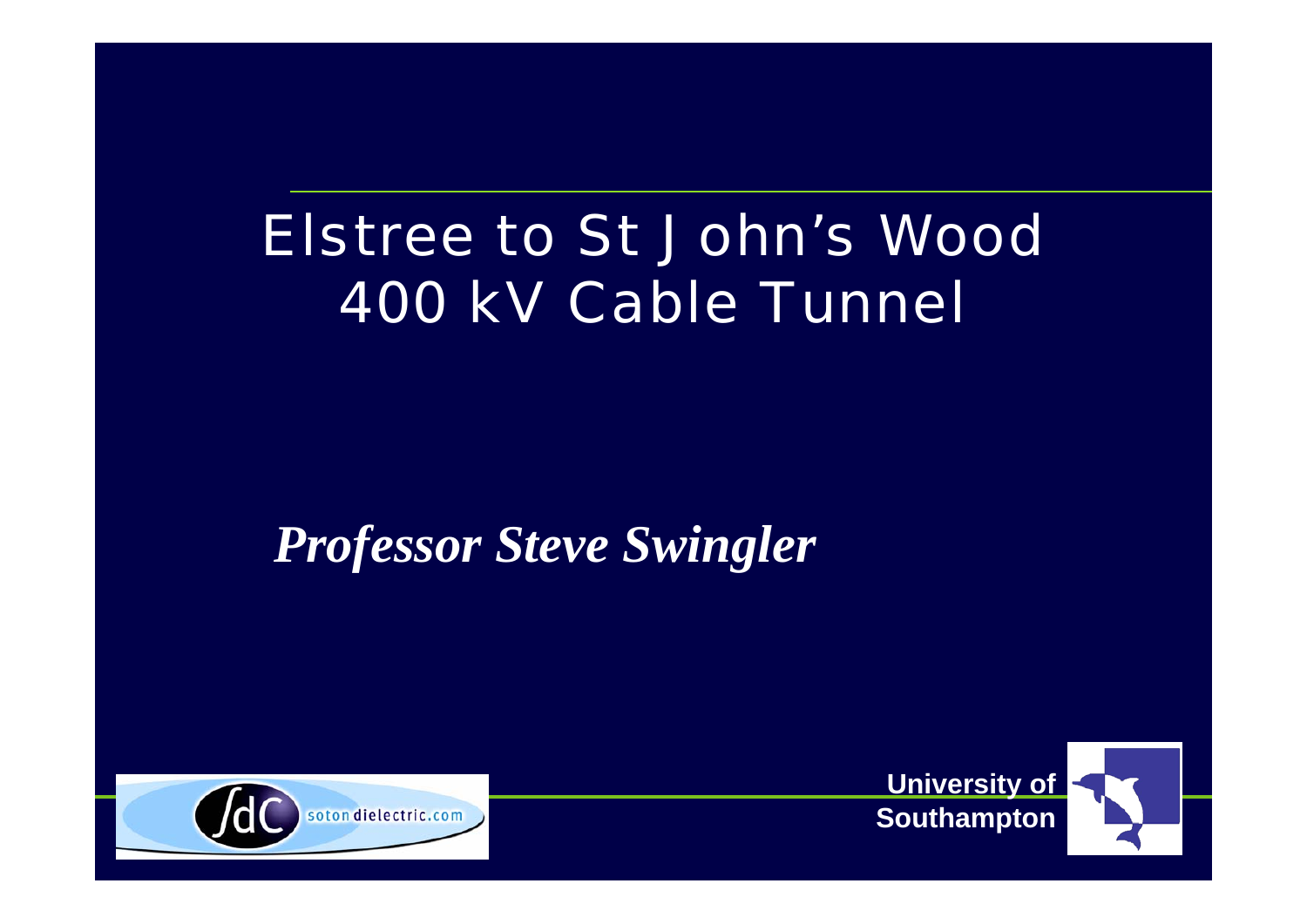#### System Overlay Philosophy

- ◆ 275 kV system is over 40 years old
- ◆ New build to be at 400 kV
- $\blacklozenge$ **Minimise public impact**
- **Minimise disruption to existing system during construction**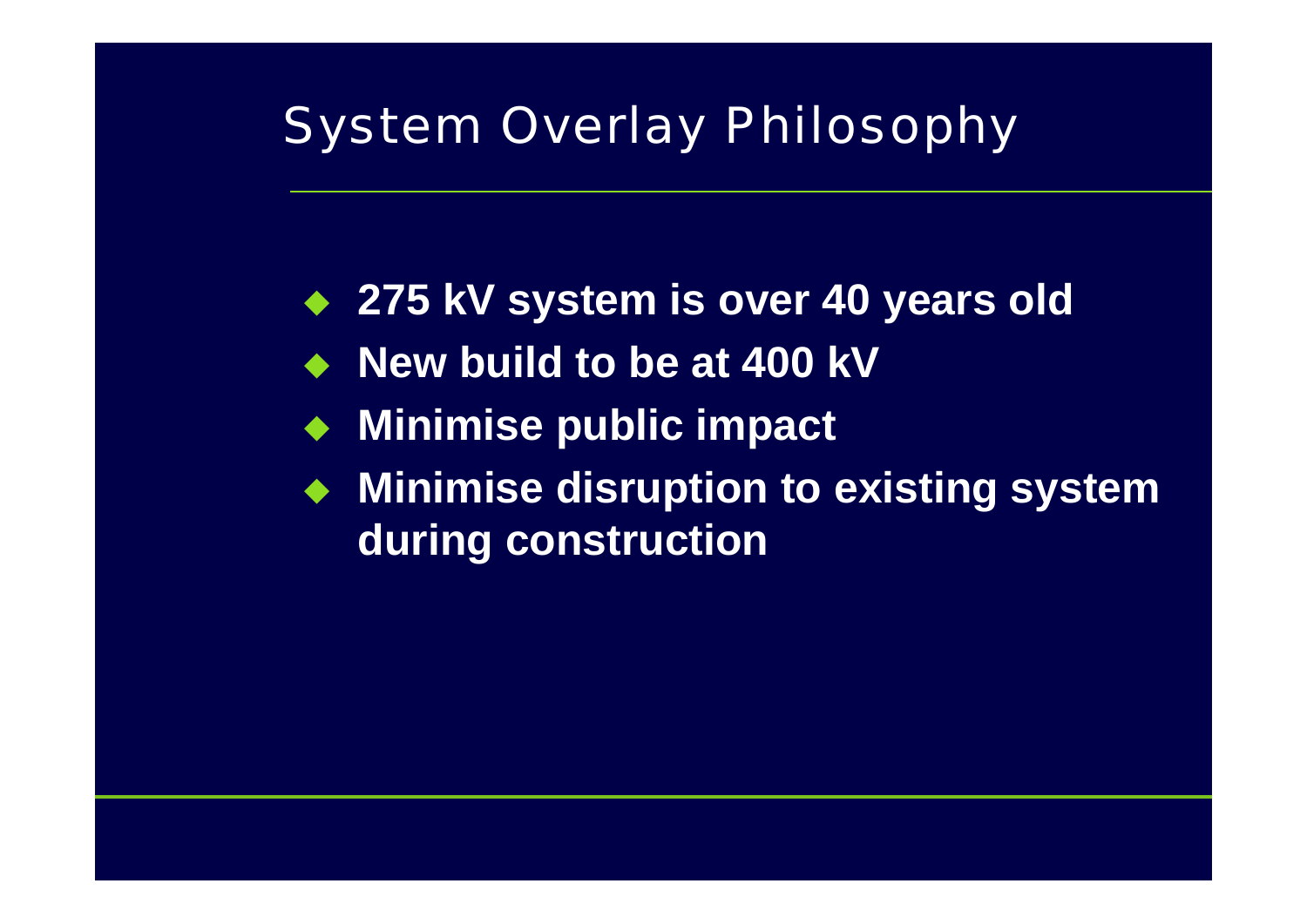#### St John's Wood: Aerial Shot

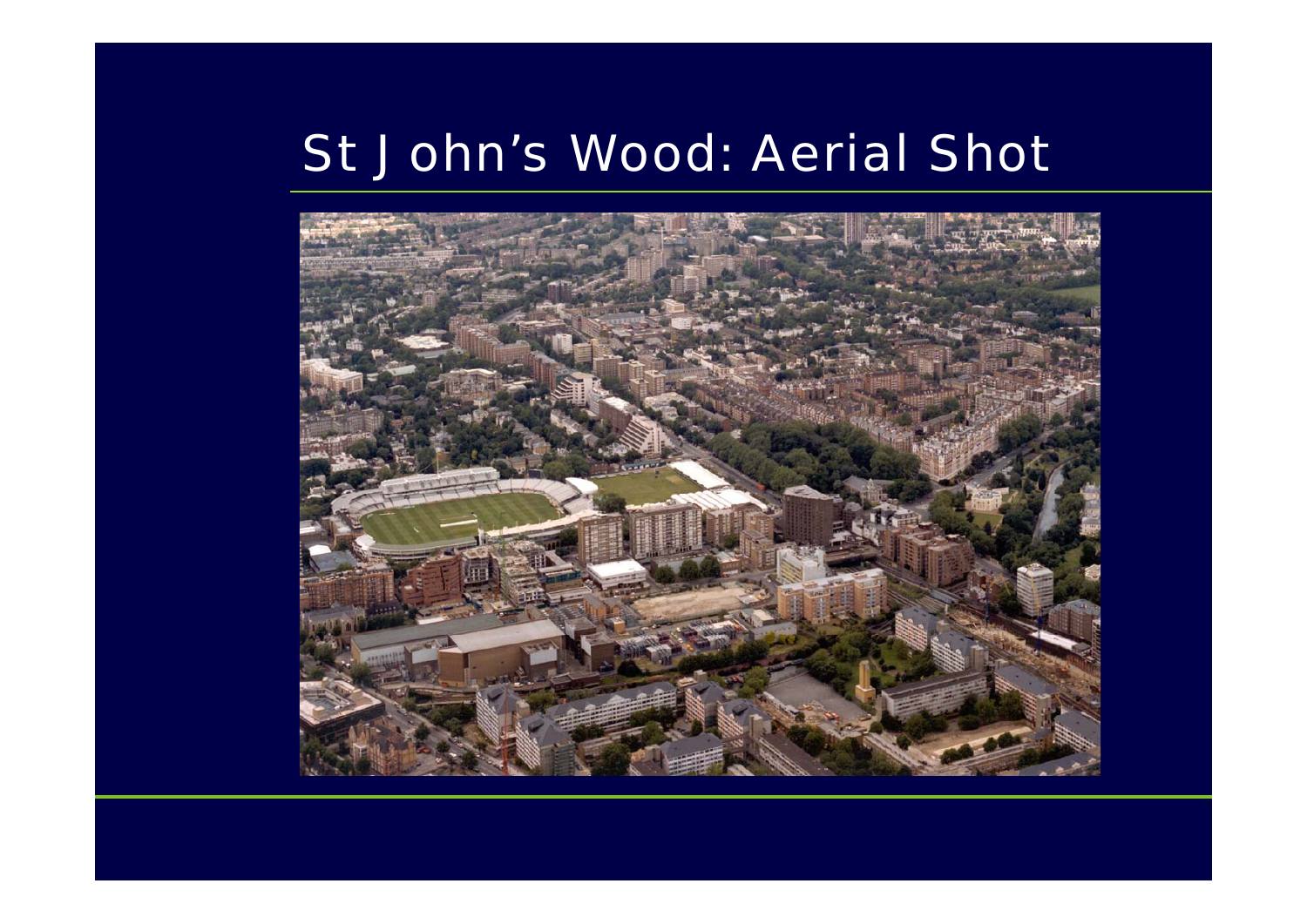#### Construction Issues: Substations

- **Space**
- **Site access**
- **Traffic management**
- **Site clearance**
- **Construction works**
- **Impact on local community**
- **Architecture**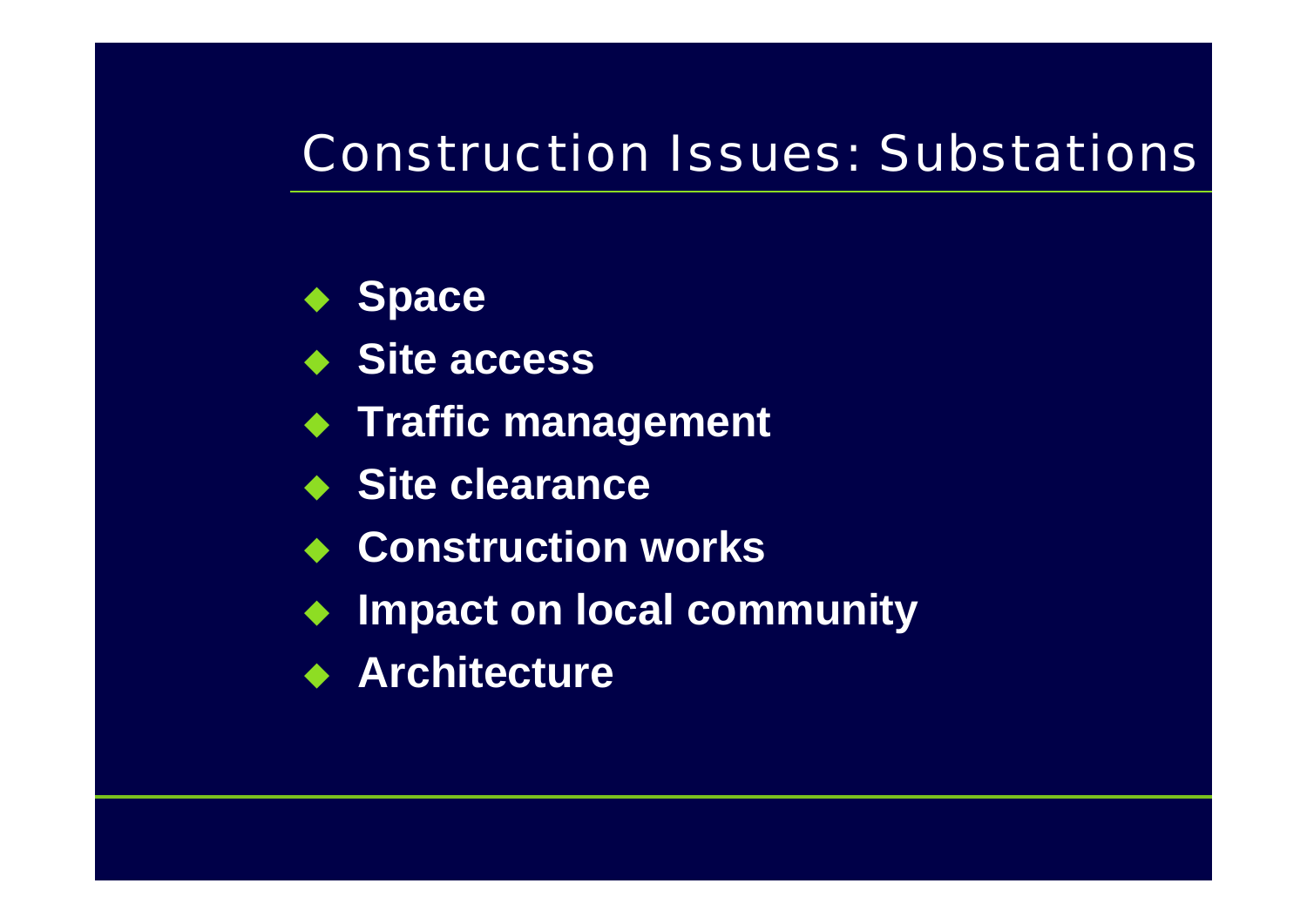#### Why Dig a Tunnel?

- **Reduced public disruption during construction**
- $\blacklozenge$ **Reduced programme risk**
- **Secure environment for cable**
- $\blacklozenge$ **Future provision for second circuit**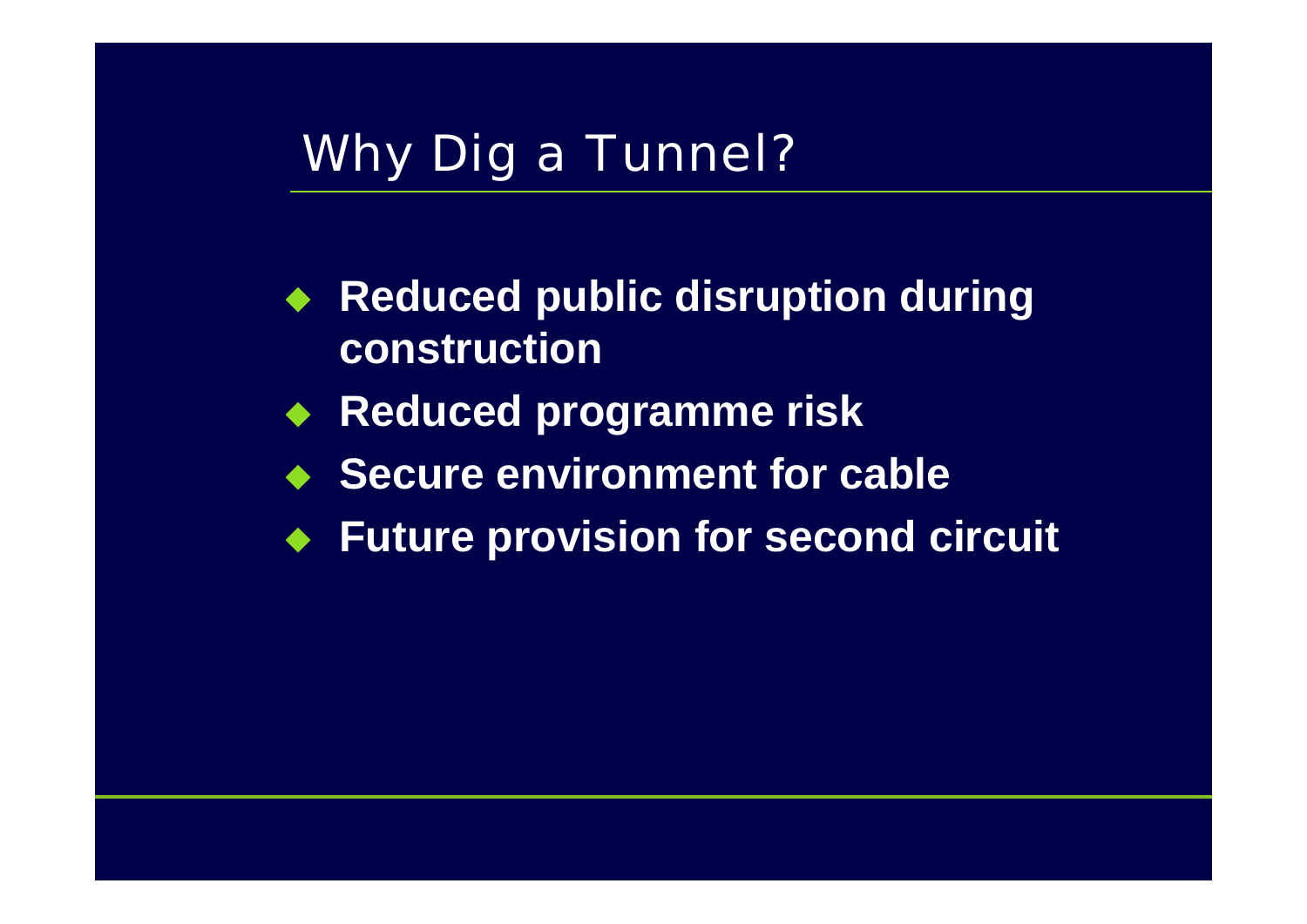#### The Tunnel Route

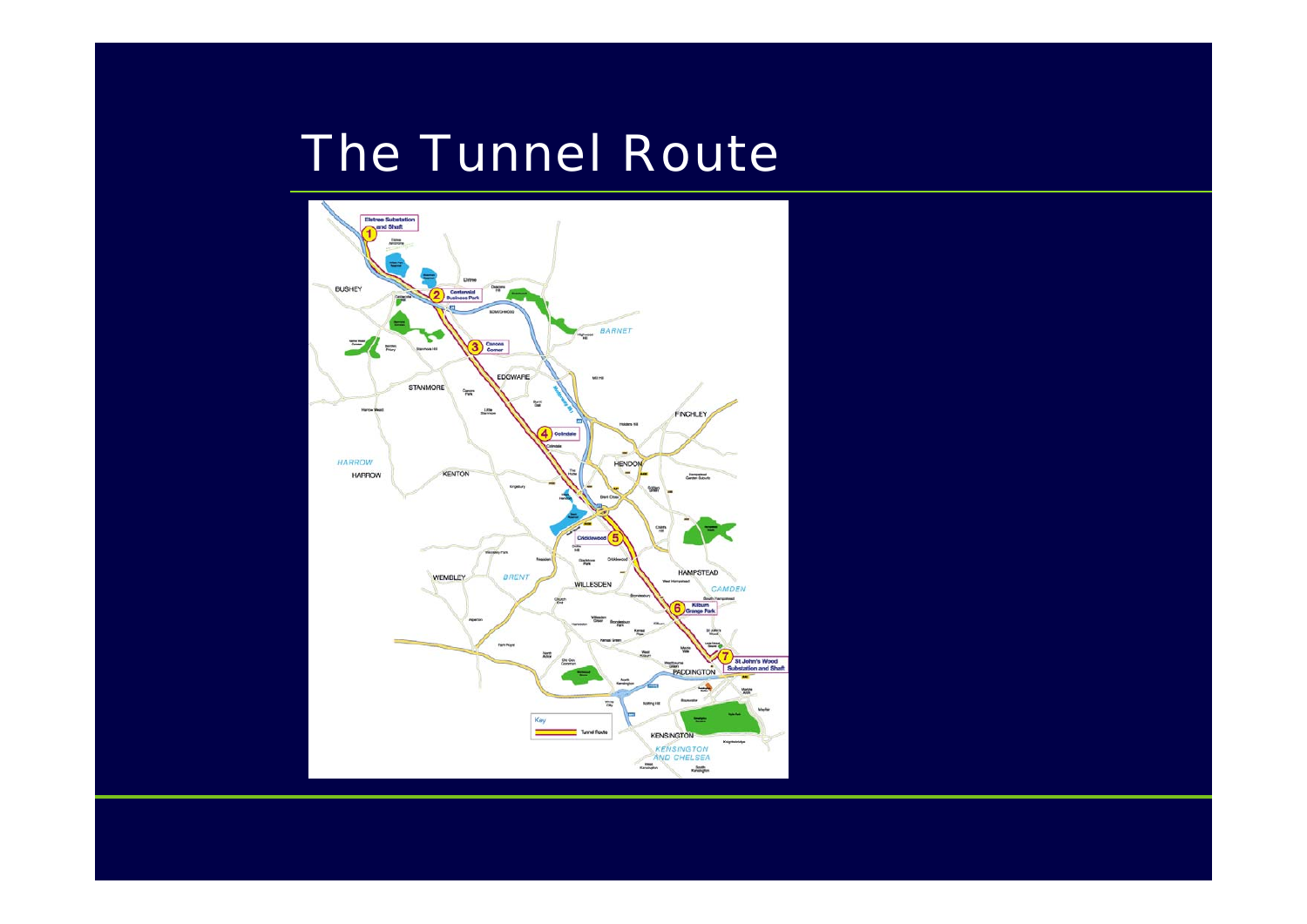#### Technical Details

- **400kV XLPE cable circuit**
- **2500 mm 2 Copper conductor**
- **Forced air cooling**
- **DTS monitoring and control**
- **PD Couplers installed in accessories**
- **Single circuit**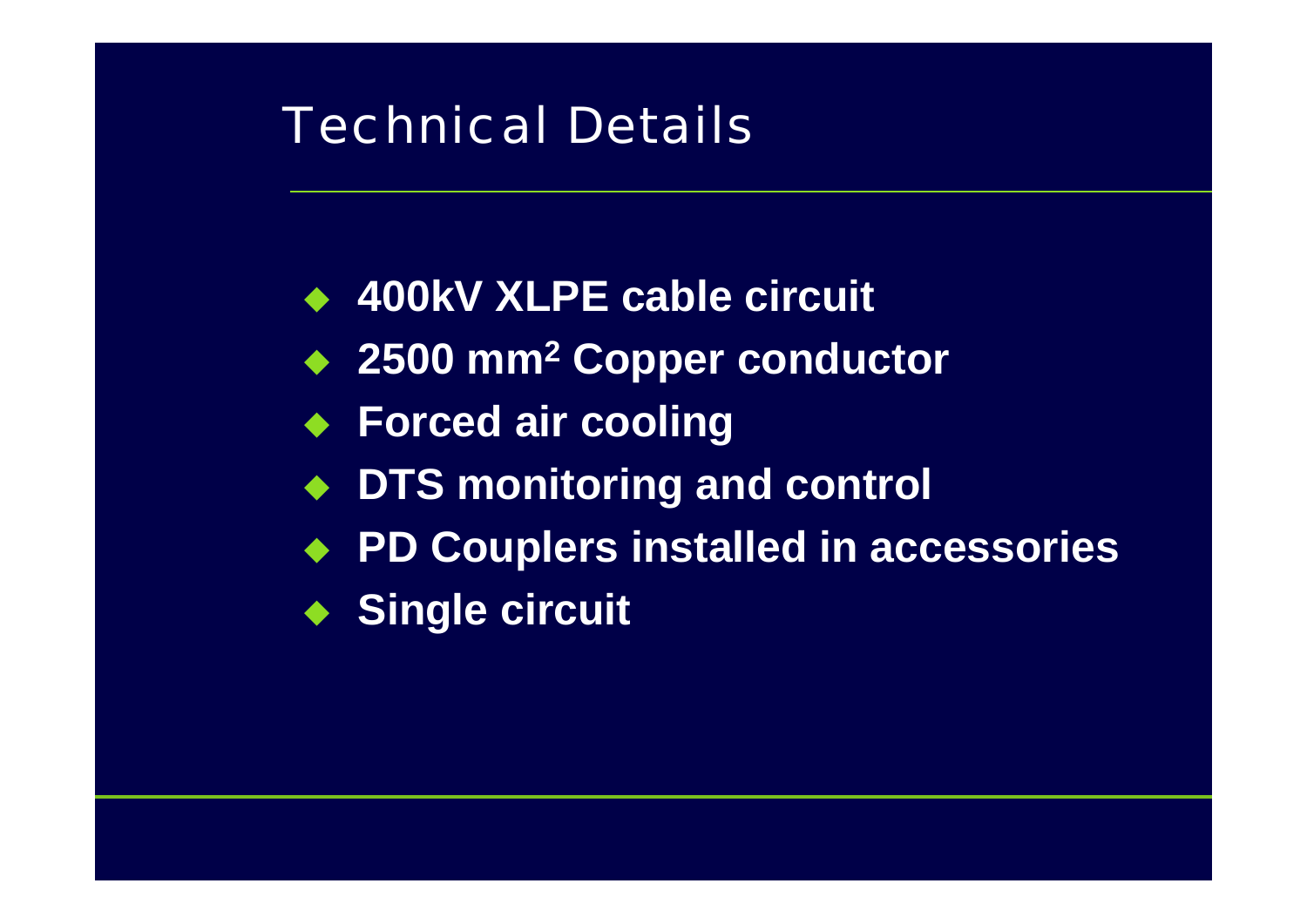# The Tunnel

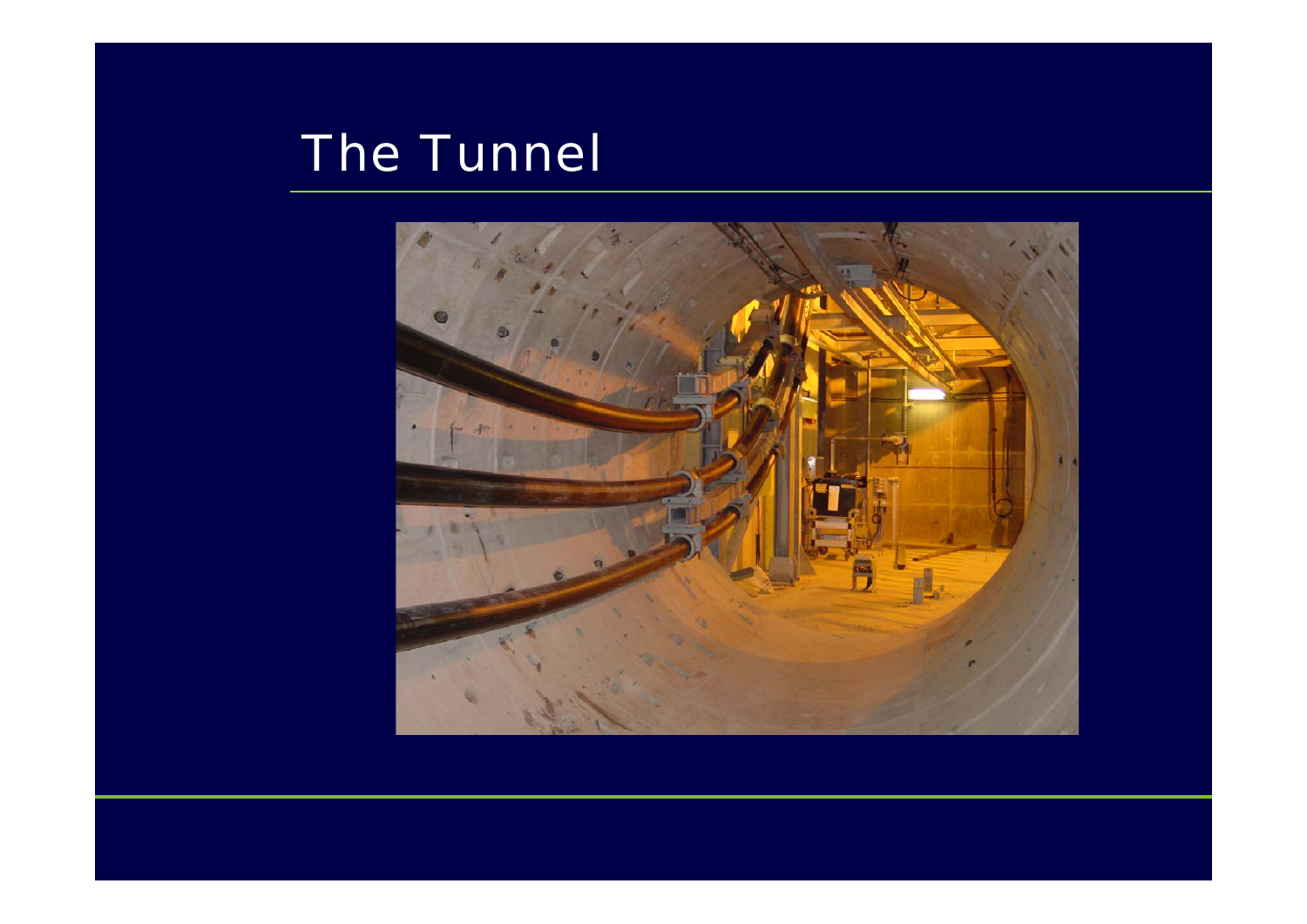# Construction Issues: Tunnel Shaft Sites

- **Site availability**
- **Site access**
- **Traffic management**
- **Spoil removal**
- $\blacklozenge$ **Impact on local community**
- **Headworks**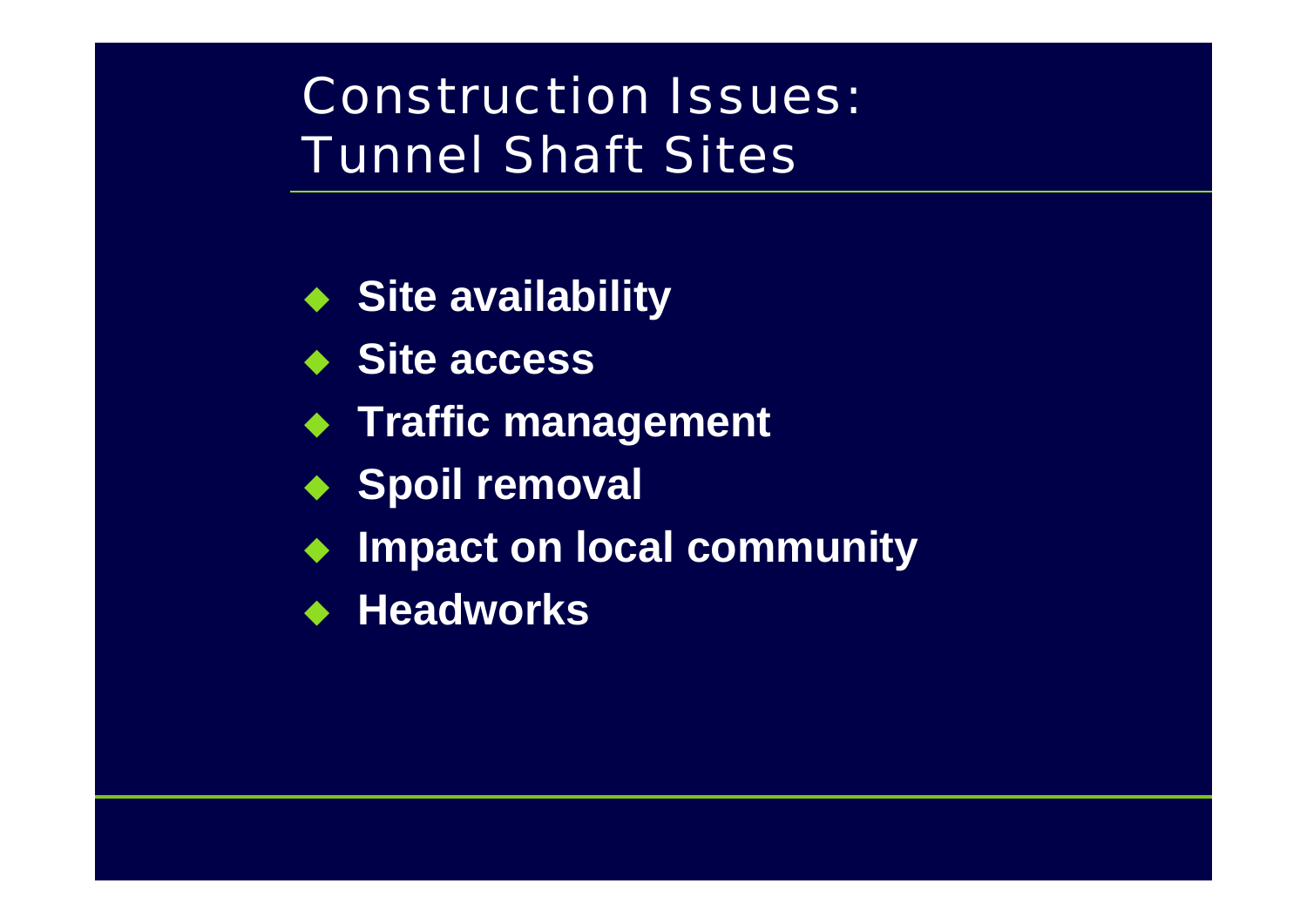# Kilburn Grange Park: Aerial Shot

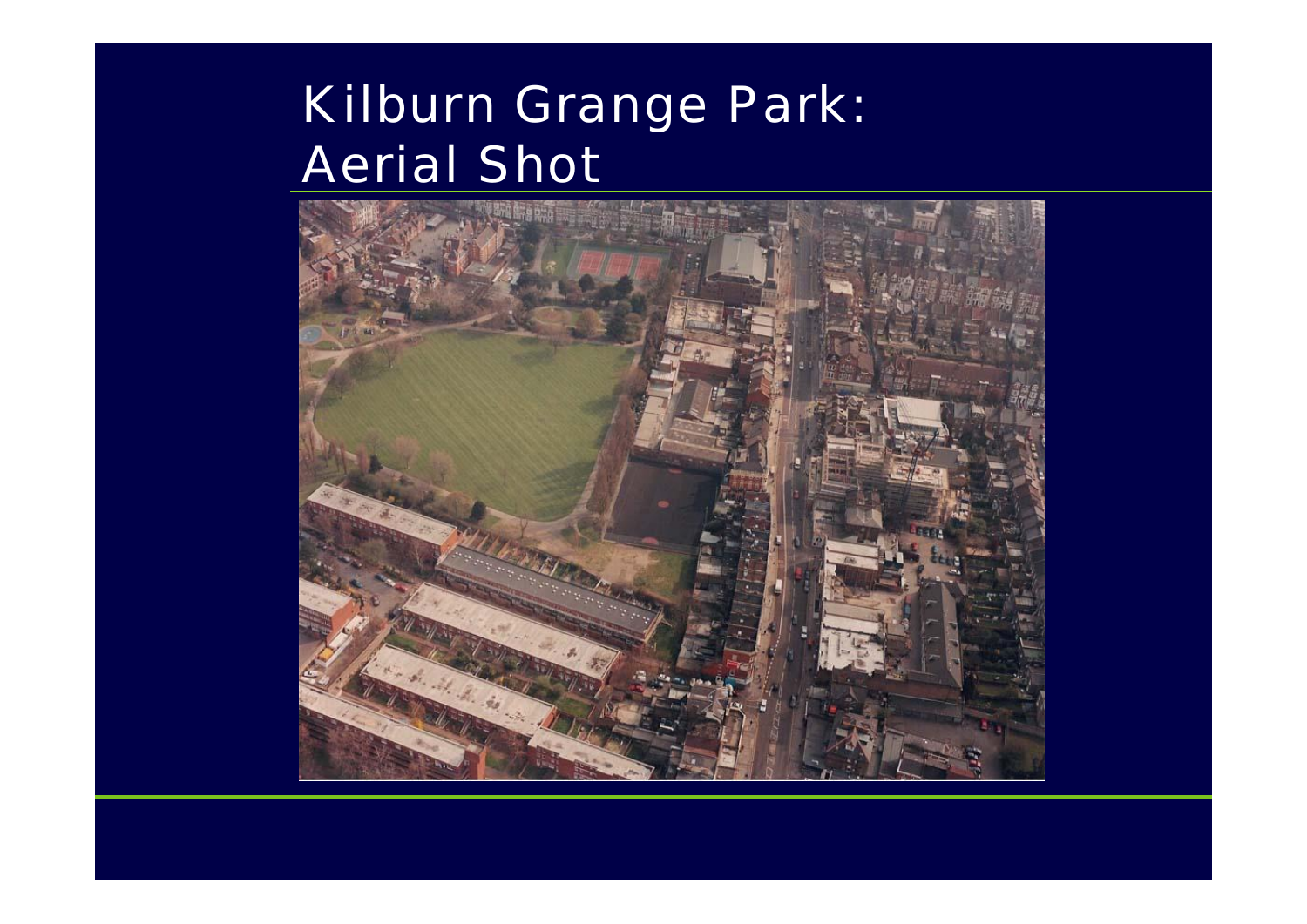# Kilburn Grange Park: Headhouse and New Entrance

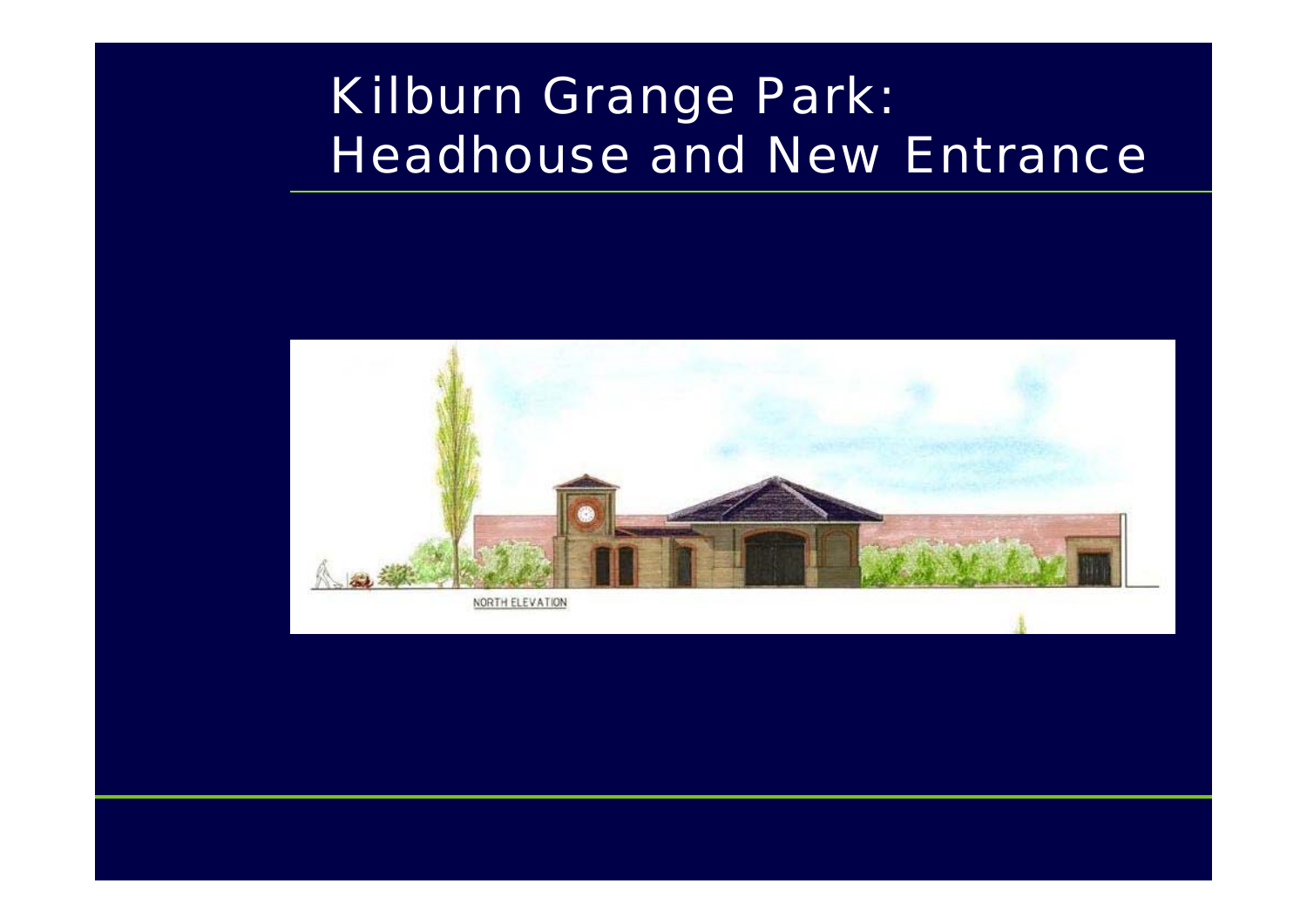# Tunnel Layout

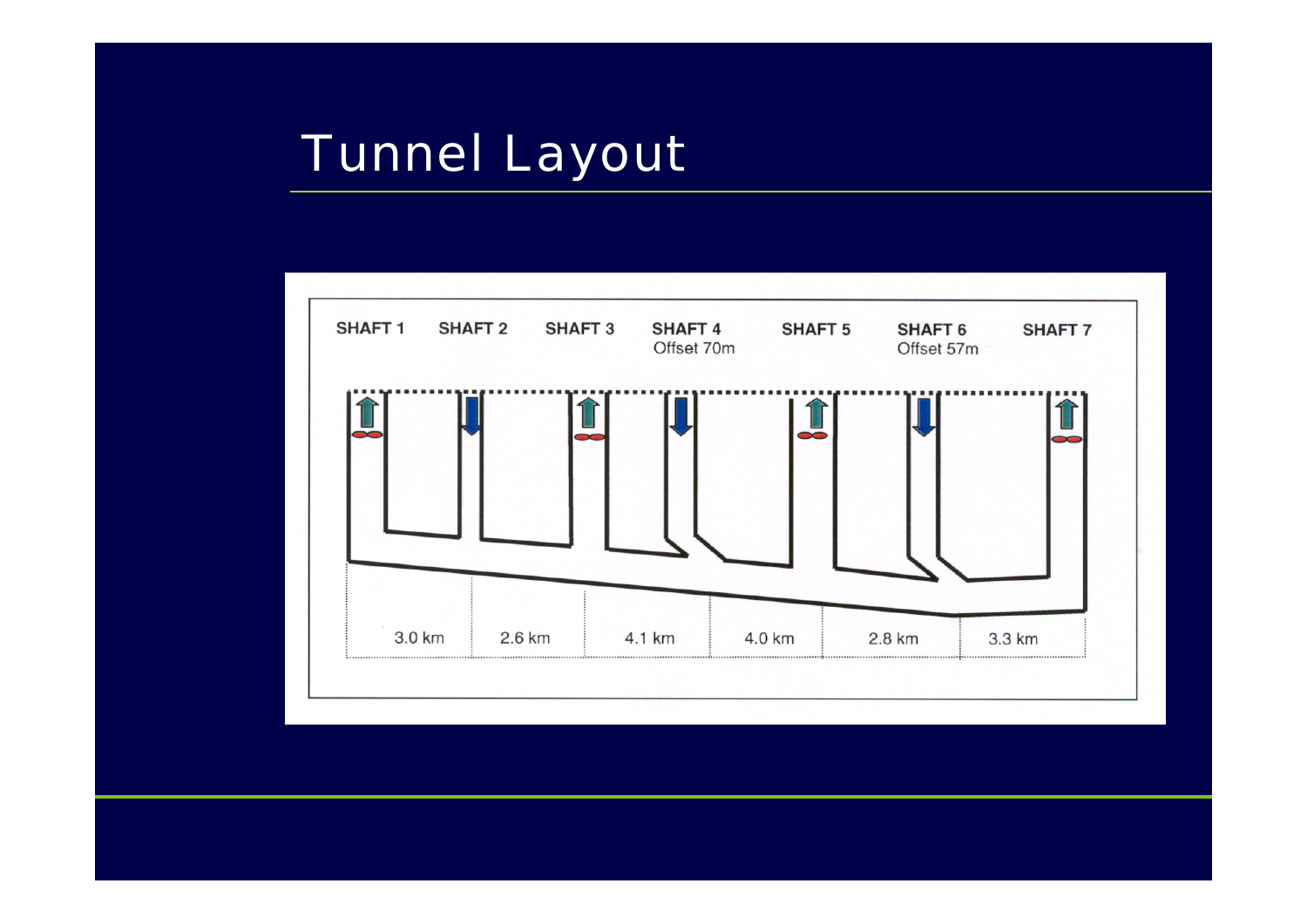# Consultations and Communications Strategy

- $\blacklozenge$ **Introductory open meetings**
- **Ongoing discussion forums**
- **Freephone service**
- **Programme updates**
- **Adverts**
- **Local community support**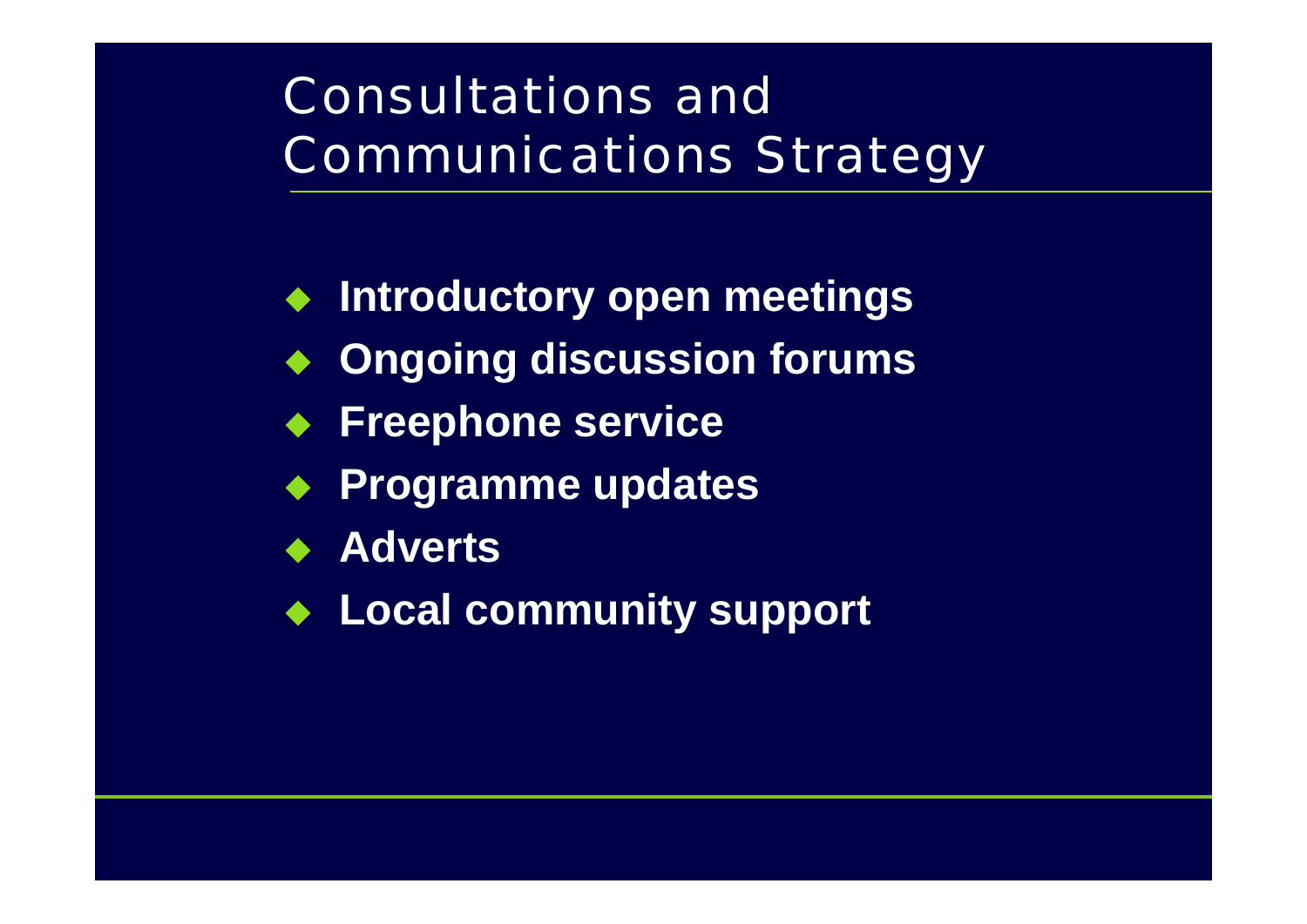#### Project Identity



#### **The London Connection**

ショックロート・ディング ディング・エンジー en de la Service de la Communista **Contractor**  $\sim$ children in  $\mathcal{R}^{\text{H}}(\mathcal{V})$  ,  $\mathcal{R}$